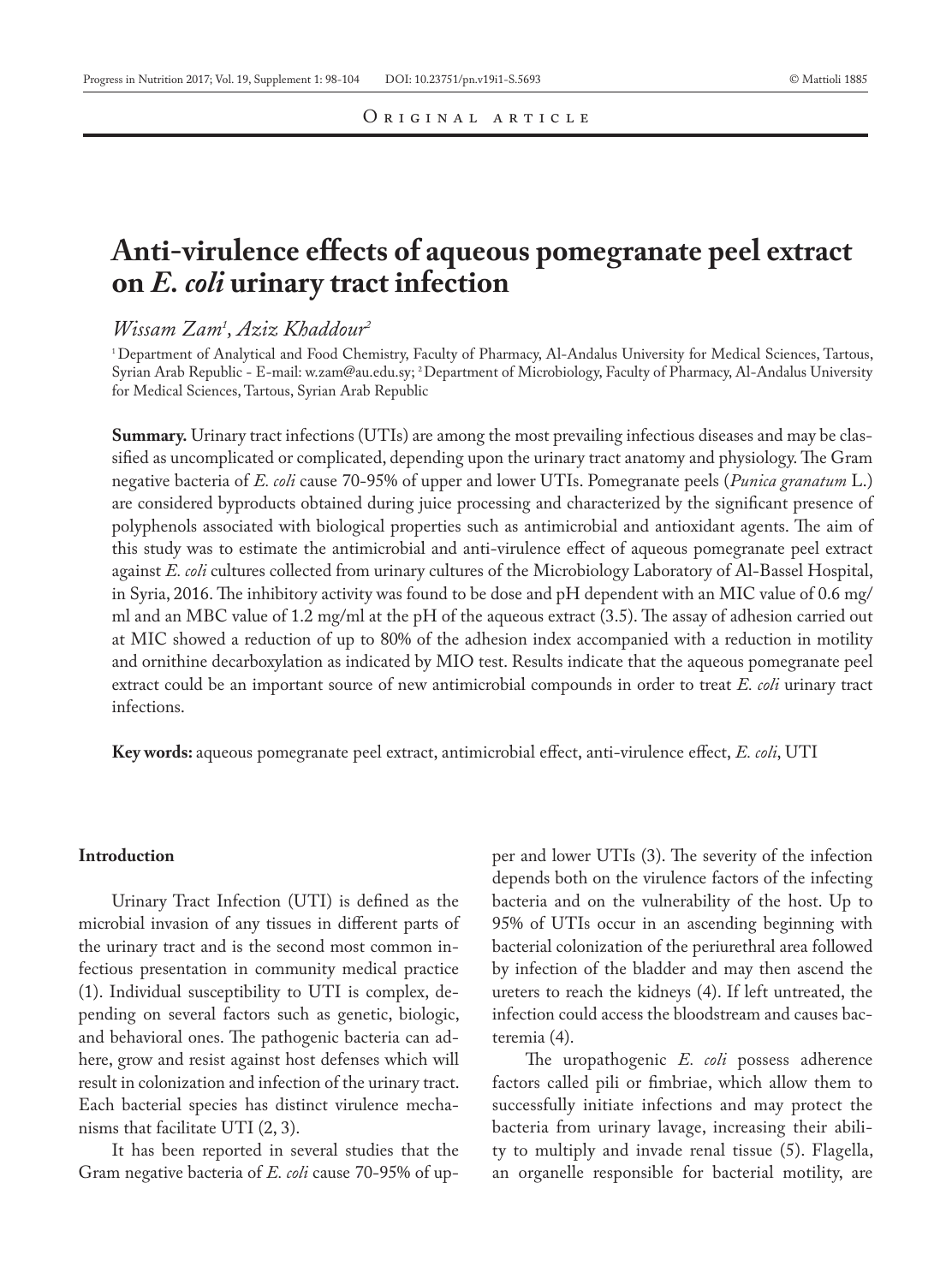involved in the interaction of various pathogenic *E. coli* strains with epithelial cells (6). The role of flagellummediated motility in the rise of uropathogenic *E. coli* to the upper urinary tract and in its diffusion into the bloodstream as well as in the maintenance of persistent infection has been well established (7).

A fluoroquinolone for 7-10 days can be recommended as first-line therapy and third-generation oral cephalosporin could be an alternative (8, 9). However, it has been found that the numbers of fluoroquinolone-resistant *E. coli* have increased in some parts of the world, thus restricting their use of fluoroquinolones (8, 9).

Medicinal plants have always been a good source to find new remedies for human health problems. Recently, a wide range of these plants have been screened for antimicrobial property (10).

Pomegranate peels (*Punica granatum*) are considered wastes or byproduct obtained through juice processing (11). It is characterized by significant presence of ellagitannins and polyphenols, gallic acid and ellagic acid (12) as well as flavonoids-associated with biological properties such antimicrobial agents (13).

Various extracts prepared from pomegranate fruit peels were evaluated for their antimicrobial activity against some food-borne pathogens using several methods (14-17). It was found that 80% methanolic extract of peels was a potent inhibitor for *Listeria monocytogenes*, *Yersinia enterocolitica*, *Klebsiella pneumonia*, *Proteus vulgaris*, *Bacillus subtilis*, *Staphyllococcus aureus* and *Escherichia coli* (14-17). Alam Khan and Hanee had shown that Ethanolic extract of pomegranate peels has lowest MIC against *E. coli*, *P. aeruginosa* and *S. aureus* compared to MICs of methanolic and hot water extracts (18). The inhibitory zones of all the three extracts were greater than that of the standard antibiotic Tetracycline (18). In contrast Nuamsetti et al. found that the hot water extract of the peels was most potent against *E. coli* compared to 95% ethanol and acetone extracts (19).

The objective of this study was to explore the efficacy of using aqueous pomegranate peel extract to reduce pathogenicity of *E. coli* responsible for UTI and attempt to find a safety method to solve the problem of multi-drug resistance pathogen.

# **Materials and Methods**

#### *Pomegranate peel extract*

Fresh pomegranates were collected from Syrian markets. They were cleaned with water and dried with a cloth. The peels were manually separated, dried for a few days in an open air shade and then powdered in a blender. The moisture content was determined by using a moisture analyzer balance.

1 g of dried and ground peel was placed in a thermostatic water bath shaker with 100 ml of DI water at 50°C for 20 min. The liquid extract was centrifuged at 2000 rpm for 10 min and the supernatant was transferred to a 100 ml flask. DI water was added to make the final volume 100 ml (20).

## *Microbial cultures*

Cultures of *E. coli* were provided from urinary culture collections of the Microbiology Laboratory of Al-Bassel Hospital, in Syria, 2016. Then, bacteria were incubated at 37±0.1°C for 24 h by injection into Nutrient Broth. A standardized suspension of *E. coli* was prepared by suspending colonies from overnight culture in peptone to obtain 1.5x108 CFU/ml.

### *Determination of MIC and MBC*

The MIC of aqueous pomegranate peel extract was evaluated using the microdilution broth method according to National Committee for Clinical Laboratory Standards, 2003. Geometric dilutions ranging from 0.2, 0.4, 0.6, 0.8, 1.0, 1.2, 1.4 mg/mL of the pomegranate extracts were prepared. The standardized suspension of *E. coli* was tested in tubes against the varying concentrations of aqueous pomegranate peel extract. The tubes were incubated for 24h at 37°C and the growth of the pathogen was detected using spectrophotometer at 600 nm. Concentration in the tube showing no turbidity was considered as MIC. Aliquots of 100 µl from each transparent tube showing no turbidity were separately cultured on Eosin Methylene Blue agar (EMB) plates. After 24 h of incubation at 37°C, the concentration of antibacterial agent in the tube that showed no bacterial growth was recorded as MBC(21).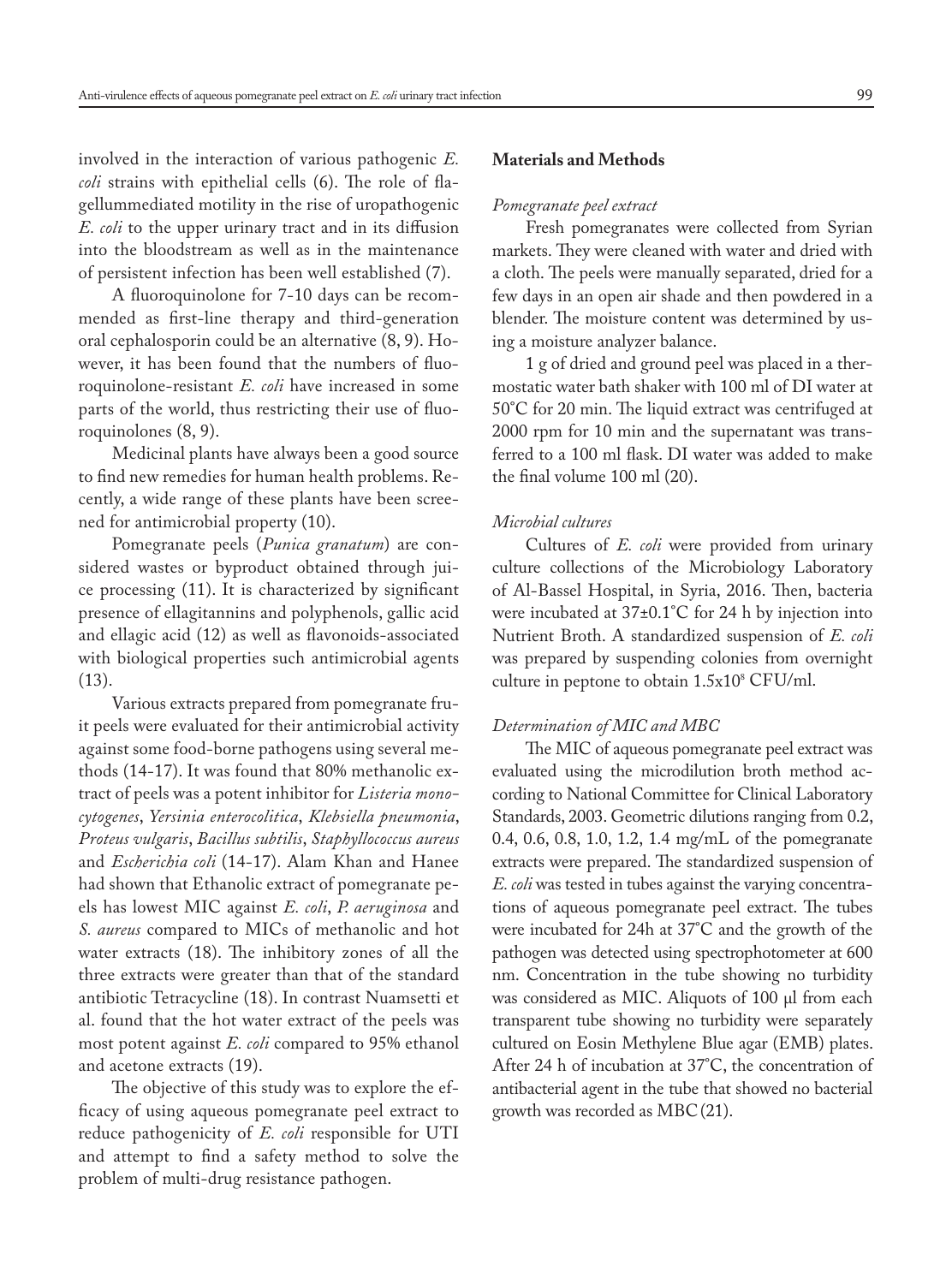# *Adhesion assay Collection of uroepithelial cells*

The *in vitro* adherence of *E. coli* to uroepithelial cells was studied according to the method of Suzanne et al. (22). Uroepithelial cells were obtained from fresh urine collected over a 24-h period from normal healthy women with no history of urinary or vaginal infections and who are not taking contraceptive or antimicrobial agents. The urine was immediately centrifuged at 4000 rpm for 15 minutes, the supernatant was discarded and the uroepithelial cells were harvested by washing the sediment three times with 5ml of phosphate buffer saline (pH 5). The number of cells was calculated by direct light microscopy and an epithelial cell count of 2x105 cells/ml was obtained by re-suspending a suitable number of the epithelial cell in phosphate buffer saline pH 5.

# *In vitro assay*

One ml of bacterial suspension was mixed with one ml of epithelial cell suspension. The mixture was incubated in shaking water bath at 37°C for 3 hours. Then it was washed three times and a portion of the final cell suspension was placed on a slide, air dried, methanol fixed and stained with Giemsa stain (10%) for 30 minutes and examined under light microscopy (X100). The average number of adhering bacteria per cell was obtained from an examination of 50 cells. Each test was performed in triplicate.

*E. coli* was grown for 36 h at 37°C in bacteriological peptone with the addition of pomegranate peel aqueous extract, at the minimum inhibitory concentration. Then the incubated bacterial suspension was placed in contact with the cells and incubated at 37°C for 3 h. Finally, they were washed with PBS to remove any bacteria that had not adhered, the cells were then air dried, methanol fixed and stained with Giemsa stain (10%) for 30 minutes, then they were observed at the microscope (X100). The average number of adhering bacteria per cell was obtained from an examination of 50 cells. Each test was performed in triplicate.

# *Motility Assay*

A sterile needle was used to pick a well-isolated colony of *E. coil* before and after treatment with aqueous pomegranate peel extract at MIC and stabbed into the MIO medium to within 1 cm of the bottom of the tube. Tubes were incubated at 35°C for 18 hours.

# *pH effect*

*E. coli* strains grow in a broad pH range of 4.4– 10.0, with an optimum pH of 6–7 (23). In order to clarify the acidic properties influence of aqueous pomegranate peel extract (pH value 3.5) on *E. coli* growth, strains were grown in three different pH ranges. The MIC and MBC of strains was evaluated using the microdilution broth method according to National Committee for Clinical Laboratory Standards, 2003 (24).

The pH of aqueous pomegranate peel extract was adjusted to 7 using sodium carbonate and a citric acid buffer was prepared at pH 3.5. Geometric dilutions ranging from 0.2, 0.4, 0.6, 0.8, 1.0, 1.2, 1.4 mg/mL of the aqueous pomegranate peel extract (pH=3.5) and the modified extract (pH=7) were prepared. The standardized suspension of *E. coli* was tested in tubes against the above varying concentrations and varying dilutions of citric acid buffer. The tubes were incubated for 24h at 37°C and the growth of the pathogen was detected using spectrophotometer at 600 nm. Concentration in the tube showing no turbidity was considered as MIC. Aliquots of 100 µl from each transparent tube showing no turbidity were separately cultured on Eosin Methylene Blue agar (EMB) plates. After 24 h of incubation at 37°C, the concentration of antibacterial agent in the tube that showed no bacterial growth was recorded as MBC (21).

# **Results and Discussion**

# *Determination of MIC and MBC*

In general, the extent of the inhibitory effects of the pomegranate extracts could be attributed to their polyphenol content. These compounds are very abundant in aqueous pomegranate peel extract as reported by our previous work (20) and their effects on bacterial metabolism are identified by the effect of tannins, such as punicalagin, on bacterial membrane, because they can pass through cell walls and bind to their surface which prevents their normal activity (25). Punicalagin and gallic acid also showed antibacterial efficacy against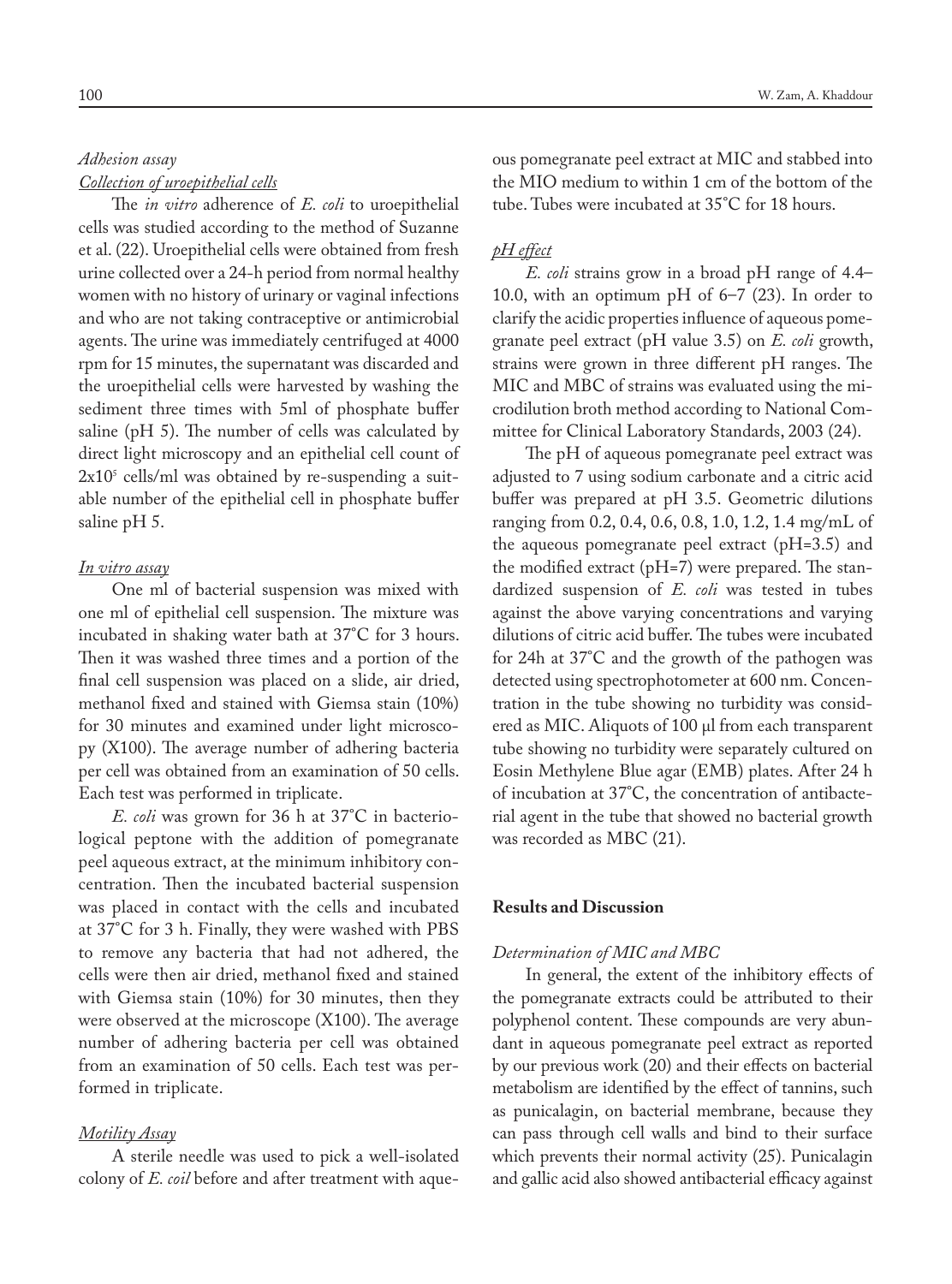methicillin resistant *Staphylococcus aureus* strains, *Corynebacterium, Streptococcus, Bacillus subtilis, Shigella, Salmonella, Escherichia* and *Vibrio* species (26, 27).

As shown in Figure 1, results indicated a significant effect of pomegranate peel extract on decreasing the bacterial growth at concentration starting from 0.2 mg/ml. MIC value for aqueous pomegranate extract was 0.6 mg/ml, whereas MBC value was 1.2 mg/ml.

In different recent studies, MIC varied from 0.19–25 mg/ml against several strains of *E. coli* (16, 28). The variation in MIC can be related to the differences in the amount of antibacterial substances (such as tannins and phenolic substances) among pomegranate cultivars and genotypes. Minor differences in laboratory techniques and the strain of *E. coli* species used in the experiments run by researchers may also be involved in the variation of the reported results.

#### *Adhesion assay*

The adhesion assay carried out on the *E. coli* treated with aqueous pomegranate peel extract at MIC showed a reduction of up to 80% of the adhesion index. The count of adhering bacteria was carried out manually, both for controls and treated strains (Figure 2). About 112.4±5.7 of E. coli bacteria adhered on the assayed epithelial cell before treatment, while only 23.6±3.7 of *E. coli* adhered to the epithelial cells after treatment with aqueous pomegranate peel extract.

These results were in accordance with different previous studies (29, 30) where aqueous pomegranate peel extract worked as an anti-adhesive because of large amounts of saponins, alkaloids, and polyphenols (31-33).

### *Motility assay*

A positive motility test is indicated by a diffuse cloud of growth away from the line of inoculation, whereas ornithine decarboxylation is indicated by a purple color in the medium. A negative ornithine reaction produces a yellow color at the bottom of the tube.

Results indicate a reduction in *E. coli* motility in tubes treated with aqueous pomegranate peel extract accompanied with a reduction in ornithine decarboxylation as in Figure 3.

Activity of ornithine decarboxylase results in production of polyamines such as putrescine and spermi-



**Figure 1.** E. coli growth on EMB before (a) and after (b1, b2 and b3) treatment with aqueous pomegranate peel extract.



**Figure 2.** *E. coli* adherent to a cell on a control slide. b: *E. coli* adherent to cells after treatment with aqueous pomegranate peel extract at the concentration of 1.0 mg/ml. The lower number of adherent bacteria can be clearly seen.

dine which play an important role in biofilm formation and so in cellular adherence of *E. coli* (34).

Recently, it was shown that antibiotics such as fluoroquinolones, aminoglycosides and cephalosporins are able to induce oxidative stress, a substantial contributor to cell death by the damage of protein and DNA (35). Polyamines help *E. coli* to survive with stress conditions, such as oxidative radicals (36) and low pH (37) which eventually results in a considerable increase in cell viability, growth recovery and antibiotic resistance.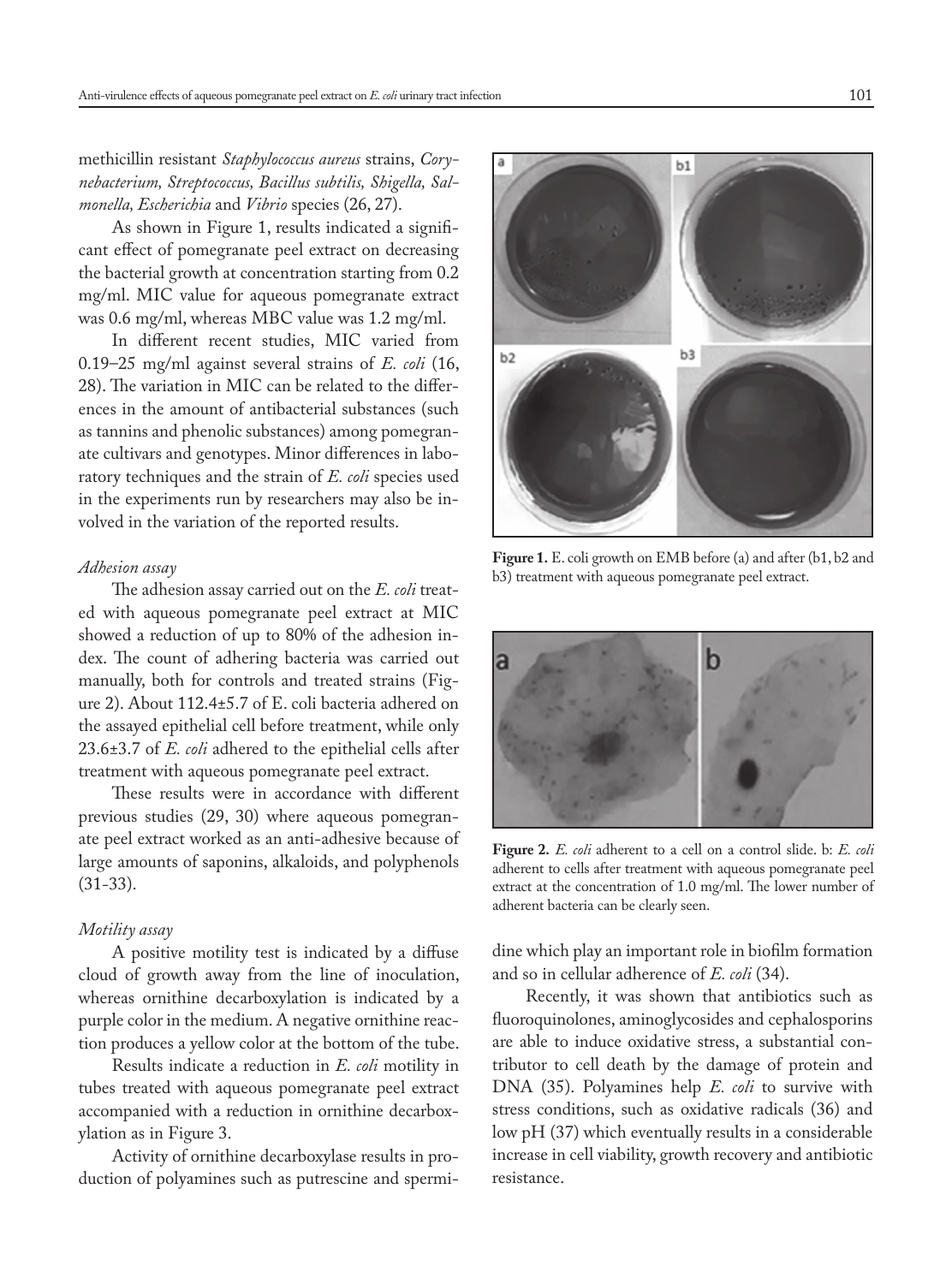

**Figure 3.** MIO test for the motility of *E. coli*. a: the MIO medium, b: MIO medium inoculated by *E. coli* untreated by aqueous pomegranate peel extract, c: MIO medium inoculated by *E. coli*  treated by aqueous pomegranate peel extract at MIC.

Based on these results, an attractive idea is that of potentiation of antibiotic effects in the course of treatment of *E. coli* urinary tract infectious diseases by lowering polyamine synthesis in the patient by the use of aqueous pomegranate peel extract.

# *pH effect*

Results showed that the use of citric acid buffer at different concentrations could inhibit the *E. coli* growth with no bactericidal properties. The current results indicate that the acidic property would not be a key factor for influencing the survival of *E. coli* and the aqueous pomegranate peel extract is emerging its antimicrobial properties due to its considerable polyphenol content as reported in several recent articles  $(38-40).$ 

The aqueous pomegranate peel extract adjusted to pH=7 showed no bacteriostatic effect on *E. coli*. This could be explained by the effect of polyphenol oxidase (PPO). PPO is the main enzyme involved in the oxidation of phenolic compounds and its activity is pH dependent (41). This reaction is called enzymatic browning and occurs readily when the pH is between 5 and 7, while the activity of PPO is irreversibly inhibited at pH less than 3.5.

# **Conclusion**

The aqueous pomegranate peel extract exhibited bacteriostatic, bactericidal and anti-virulence activities against urinary tract infectious *E. coli*. The use of the extract caused a reduction in the adhesion index accompanied with a reduction in motility and ornithine decarboxylation of the *E. coli* strains. The presence of phytochemicals including phenols, tannins and flavonoids may be responsible for these activities.

Further studies are required to identify and isolate the active compounds present in the pomegranate's peel which exhibits the antimicrobial effect and also to confirm these effects in vivo. The synergy between the extract active compounds and drug should be attentively studied which will probably solve the problem of multiple drug resistance, toxicity and overdose since when they combine a little concentration of two agents is required.

## **Acknowledgment**

The authors thank the scientific and training department in Al-Bassel Hospital, Tartous, for providing *E. coli* cultures.

# **References**

- 1. Haider G, Zehra N, Munir AA, Haider A. Risk factors of urinary tract infection in pregnancy. Journal of Pakistan Medical Association. 2010; 60(3): 213-216.
- 2. Schaeffer AJ, Rajan N, Cao Q, Anderson BE, Pruden DL, Sensibar J, Duncan JL. Host pathogenesis in urinary tract infections. Int J Antimicrob Ag. 2001; 17: 245-251.
- 3. Stamm WE. An Epidemic of Urinary Tract Infections? N Engl J Med. 2001; 345: 1055–1057.
- 4. Kaper JB, Nataro JP, Mobley HLT. Pathogenic Escherichia coli. Nat Rev Microbiol. 2004; 2: 123-140.
- 5. Santo E, Macedo C, Marin JM. Virulence factors of uropathogenic Escherichia coli from a university hospital in ribeirão preto, são paulo, brazil. Rev I Med Trop. 2006; 48(4): 185-188.
- 6. Pichon C, Héchard CDU, Merle L. Uropathogenic Escherichia coli AL511 requires flagellum to enter renal collecting duct cells. Cell Microbiol. 2009; 11(4): 616–628.
- 7. Lane MC, Alteri CJ, Smith SN, Mobley HLT. Expression of flagella is coincident with uropathogenic Escherichia coli ascension to the upper urinary tract. P Natl Acad Sci USA. 2007; 104: 16669–16674.
- 8. Klausner HA, Brown P, Peterson J, Kaul S, Khashab M, Fisher AC, Kahn JB. A trial of levofloxacin 750 mg once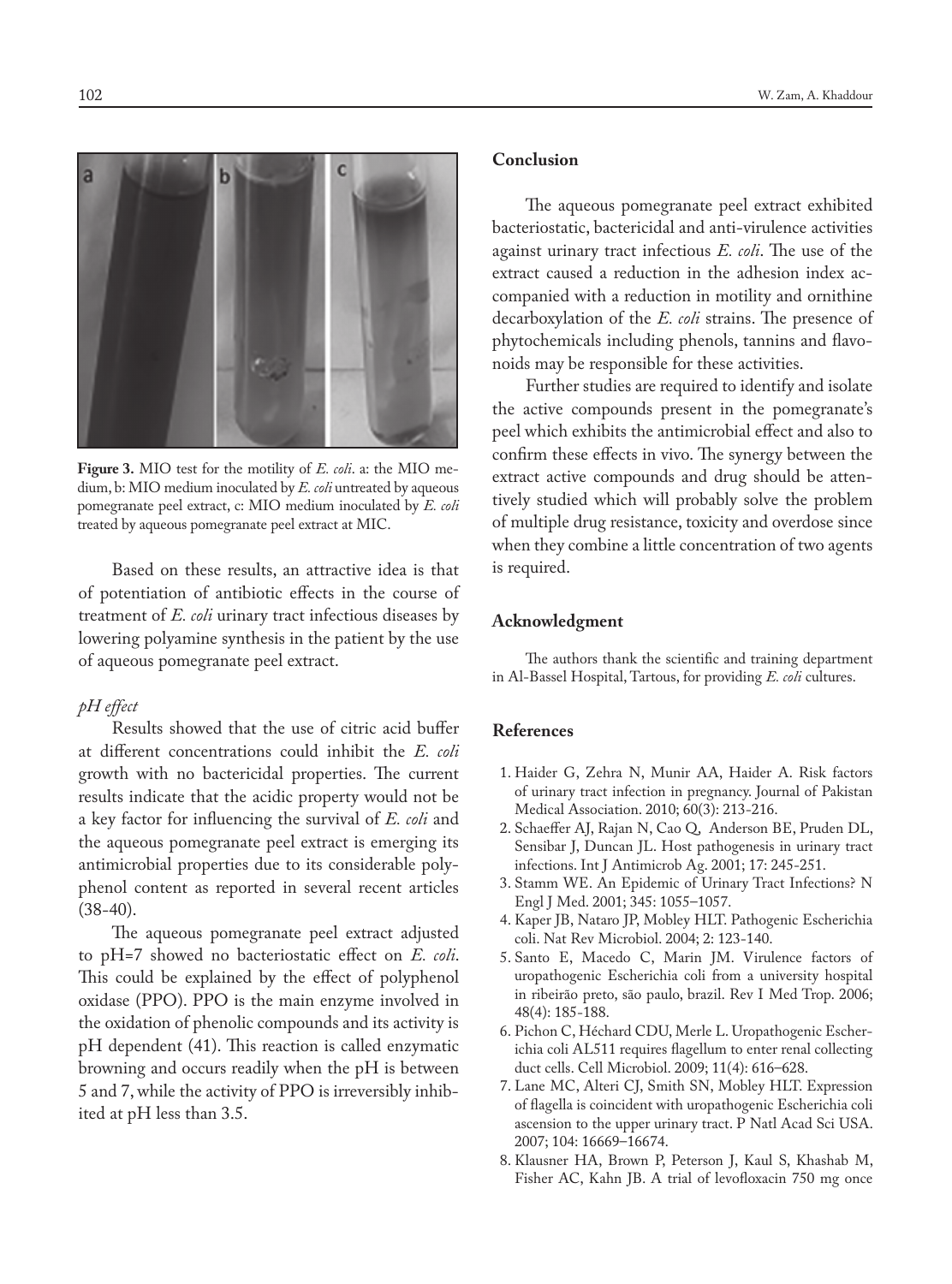daily for 5 days versus ciprofloxacin 400 mg and/or 500 mg twice daily for 10 days in the treatment of acute pyelonephritis. Curr Med Res Opin. 2007; 23(11): 2637-2645.

- 9. Peterson J, Kaul S, Khashab M, Fisher AC, Kahn JB. A double-blind, randomized comparison of levofloxacin 750 mg once-daily for five days with ciprofloxacin 400/500 mg twice-daily for 10 days for the treatment of complicated urinary tract infections and acute pyelonephritis. Urology. 2008; 71(1): 17-22.
- 10. Martin KW, Ernst E. Herbal medicines for treatment of bacterial infections: a review of controlled clinical trials. J Antimicrob Chemoth. 2003; (51): 241-246.
- 11. Negi SP, Jayaprakasha KG, Jena SB. Antioxidant and antimutagenic activities of pomegranate peel extracts. Food Chem. 2003; 80: 393–397.
- 12. Faria A, Calhau C. Pomegranate in human health: An overview. Bioactive foods in promoting health: fruits and vegetables. Watson RR, Preedy VR (eds). Netherlands: Academic Press, Amsterdam, 2010, 760p.
- 13. Glazer I, Masaphy S, Marciano P, Bar-ilan I, Holland D, Kerem Z, Amir R. Partial identification of antifungal compounds from Punica granatum peel extracts. J Agr Food Chem. 2012; 60: 4841-4848.
- 14. Al-Zoreky NS. Antimicrobial activity of pomegranate (Punica granatum L.) fruit peels. Int J Food Microbiol. 2009; 134: 244-248.
- 15. Braga LC, Shupp JW, Cummings C, Jett M, Takahashi JA, Carmo LS, Chartone-souza E, Nascimento AMA. Pomegranate extract inhibits Staphylococcus aureus growth and subsequent enterotoxin production. J Ethnopharmacol. 2005; 96: 335-339.
- 16. Prashanth D, Asha MK, Amit A. Antibacterial activity of Punica granatum. Fitoterapia. 2001; 72: 171-173.
- 17. Dahham SS, Ali MN, Tabassum H, Khan M. Studies on Antibacterial and Antifungal Activity of Pomegranate (Punica granatum L.). American-Eurasian Journal of Agricultural & Environmental Sciences. 2010 9(3): 273-281.
- 18. Alam Khan J, Hanee S. Antibacterial properties of punica granatum peels. International Journal of Applied Biology and Pharmaceutical Technology. 2011; 2(3): 23-27.
- 19. Nuamsetti T, Dechayuenyong P, Tantipaibulvut S. Antibacterial activity of pomegranate fruit peels and arils. Science Asia. 2012; 38: 319–322.
- 20. Zam W, Bashour G, Abdelwahed W, Khayata W. Effective extraction of polyphenols and proanthocyanidins from pomegranate's peel. International Journal of Pharmacy and Pharmaceutical Sciences. 2012; 4(3): 675-682.
- 21. Lorian V. Antibiotics in laboratory medicine. 5th Edn. London: William and Wilkins. 2005, 889p.
- 22. Suzanne EG, Meiland R, Van Lith EC, Brouwer EC, Wim Gaastra W, Hoepelman AIM. Adherence of type 1–fimbriated Escherichia coli to uroepithelial cells. Diabetes Care. 2002; 25: 1405-409.
- 23. Desmarchelier PM, Fegan N. Enteropathogenic Escherichia coli. In: Hocking AD (ed) Foodborne microorganisms of public health significance. 6th ed. Sydney: Australian

Institute of Food Science and Technology (NSW Branch), 2003, 725p.

- 24. National Committee for Clinical Laboratory Standards. Methods for Dilution Antimicrobial susceptibility tests for bacteria that grow aerobically. 6th Edition. Approved Standard NCCLS Document M7-A6; 23(2), NCCLS, Wayne, PA, and January 2003.
- 25. Vasconcelos LCS, Sampaio FC, Sampaio MCC, Pereira MSV, Higino JS, Peixoto MHP. Minimum inhibitory concentration of adherence of Punica granatum linn (pomegranate) gel against S. mutans, S. mitis and C. albicans. Brazilain Dental Journal. 2006; 17: 223-227.
- 26. Machado TB, Leal ICR, Amaral ACF, Santos KRN, Silva MG, Kuster RM. Antimicrobial ellagitannin of Punica granatum fruits. J Brazil Chem Soc.2002; 13: 606-610.
- 27. Naz S, Siddiqi R, Ahmad S, Rasool SA, Sayeed SA. Antibacterial activity directed isolation of compounds from Punica granatum. J Food Sci. 2007; 72: 341-345.
- 28. Voravuthikunchai S, Lortheeranuwat A, Jeeju W, Sririrak T, Phongpaichit S, Supawita T. Effective medicinal plants against enterohaemorrhagic Escherichia coli O157:H7. J Ethnopharmacol. 2004; 94: 49–54.
- 29. Al-Wazni WS, Hadi BS. Anti-virulence effects of pomegranate peel extracts on most common urinary tract infection pathogens in pregnant women. Advances in Life Science and Technology. 2015; 38: 17.
- 30. Hussein ZG, Mohammed Ali NAK. The effect of pomegranate peel extract and vitamin C in comparison with gemifloxacin on inhibiting adhesion of Escherichia coli to uroepithelial cells. Zanco Journal of Medical Sciences. 2013; 17(2): 429-434.
- 31. Arabski M, Węgierek-Ciuk A, Czerwonka G, Lankoff A, Kaca W. Effects of Saponins against Clinical E. coli Strains and Eukaryotic Cell Line. J Biomed Biotechnol. 2012; 2012: 1-6.
- 32. Dubreuil JD. Antibacterial and Antidiarrheal Activities of Plant Products against Enterotoxinogenic Escherichia coli. Toxins. 2103; 5: 2009-2041.
- 33. Sangeetha R, Jayaprakash A. Phytochemical Screening of Punica granatum Linn. Peel Extracts. Journal of Academia and Industrial Research. 2015; 4(5): 160-162.
- 34. Wortham BW, Oliveira MA, Fetherston JD, Perry RD. Polyamines are required for the expression of key Hms proteins important for Yersinia pestis biofilm formation. Environ Microbiol. 2010; 12: 2034–2047.
- 35. Kohanski MA, Dwyer DJ, Hayete B, Lawrence CA, Collins JJ. A common mechanism of cellular death induced by bactericidal antibiotics. Cell. 2007; 130: 797-810.
- 36. Tkachenko AG, Akhova AV, Shumkov MS, Nesterova LY. Polyamines reduce oxidative stress in Escherichia coli cells exposed to bactericidal antibiotics. Res Microbiol. 2012; 163: 83–91.
- 37. Viala JPM, Méresse S, Pocachard B, Guilhon AA, Aussel L, Barras F. Sensing and adaptation to low pH mediated by inducible amino acid decarboxylases in Salmonella. PloS One. 2011; 6: 22397.